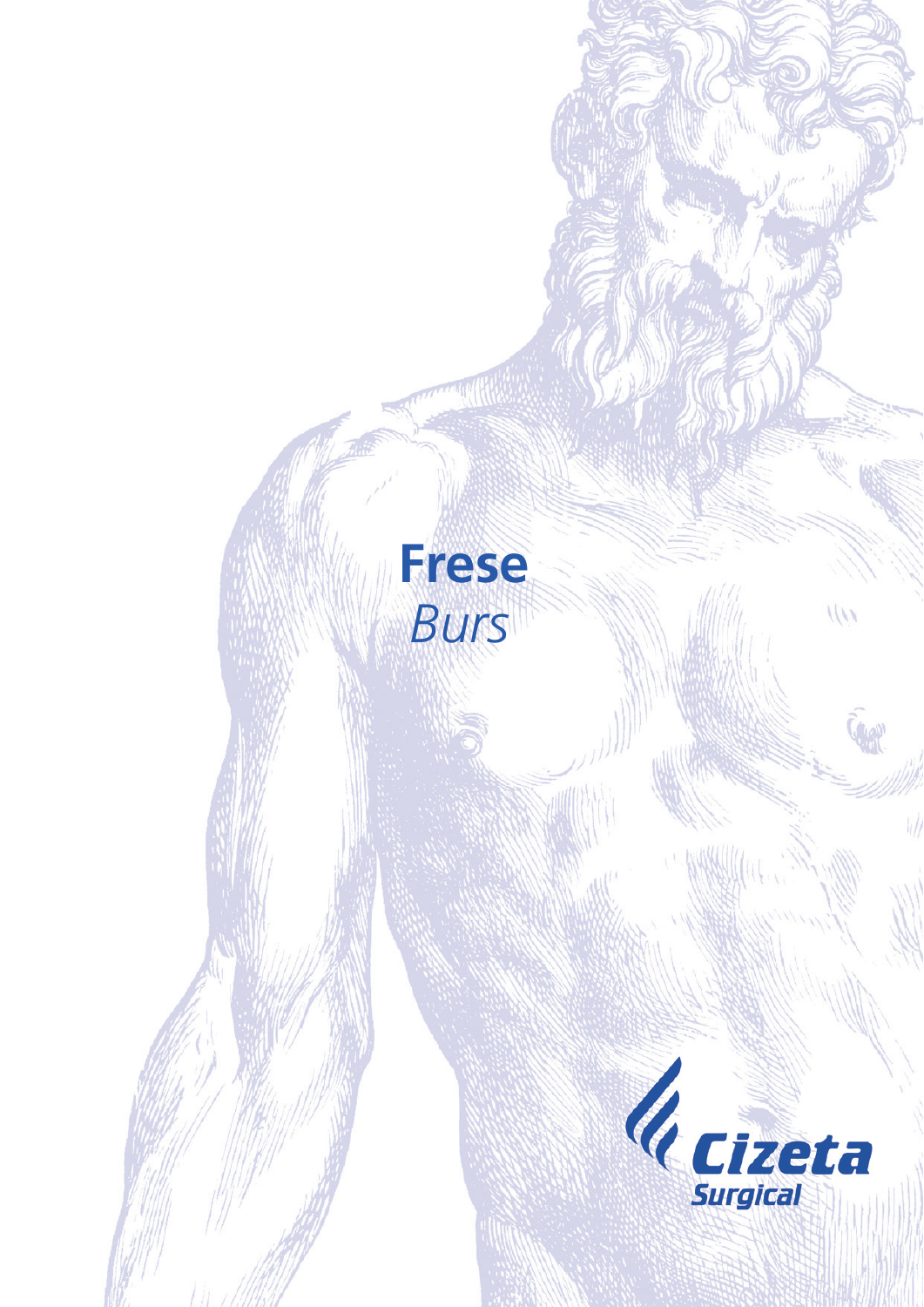

### **Frese a fessura per osteotomia**

Realizzate in acciaio inox per garantire una ottimale resistenza e precisione nel taglio. Disponibili con attacco standard (Stryker e/o Aesculap), con differente lunghezza del gambo e del tagliente ed a richiesta qualsiasi attacco desiderato.

## *Fissure Burs for Osteotomy*

*Made in stainless steel to assure long lasting and high precision in cutting. Provided with: standard (Stryker/Aesculap); and with different shank and cutting edge length. Upon specific request, custom made shank end is available.*

#### **04FXXX**

| しあるのみのというなありのうりのたちだ。                                                      |
|---------------------------------------------------------------------------|
| <b>BRANNAHANAHANARRA</b>                                                  |
| and the state and the state and characteristically all the states are the |

Fresa a fessura per osteotomia *Osteotomy fissure burs*

| Codice<br>Code | Gambo<br><b>Shank</b> | Tagliente<br>Cutting edge |
|----------------|-----------------------|---------------------------|
| 04F642         | 42 mm                 | $\varnothing$ 2,35 x 6 mm |
| 04F1242        | 42 mm                 | Ø 2,35 x 12 mm            |
| 04F542         | 42 mm                 | $\varnothing$ 0,9 x 5 mm  |
| 04F542-16      | 42 mm                 | $\varnothing$ 1,6 x 5 mm  |
| 04F1262        | $62 \, \text{mm}$     | Ø 2,35 x 12 mm            |
| 04F562         | 62 mm                 | $\varnothing$ 0,9 x 5 mm  |
| 04F562-16      | 62 mm                 | $\varnothing$ 1,6 x 5 mm  |

# **Frese coniche**

Realizzate in acciaio inox per garantire una ottimale resistenza e precisione nel taglio. Disponibili con attacco standard (Stryker e/o Aesculap), con differente lunghezza del gambo e del tagliente ed a richiesta qualsiasi attacco desiderato.

# *Conical Burs*

*Made in stainless steel to assure long lasting and high precision in cutting. Provided with: standard (Stryker/Aesculap); and with different shank and cutting edge length. Upon specific request, custom made shank end is available.*

#### **04CXXXX**

### Fresa conica per osteotomia *Osteotomy conical burs*

| Codice<br>Code | Gambo<br><b>Shank</b> | Tagliente<br>Cutting edge |  |
|----------------|-----------------------|---------------------------|--|
| 04C1542        | 42 mm                 | $\varnothing$ 1,5 x 5 mm  |  |
| 04C1562        | 62 mm                 | $\varnothing$ 1,5 x 5 mm  |  |
| 04C1142        | 42 mm                 | $\varnothing$ 1,6 x 11 mm |  |
| 04C1342        | 42 mm                 | $\varnothing$ 1,9 x 11 mm |  |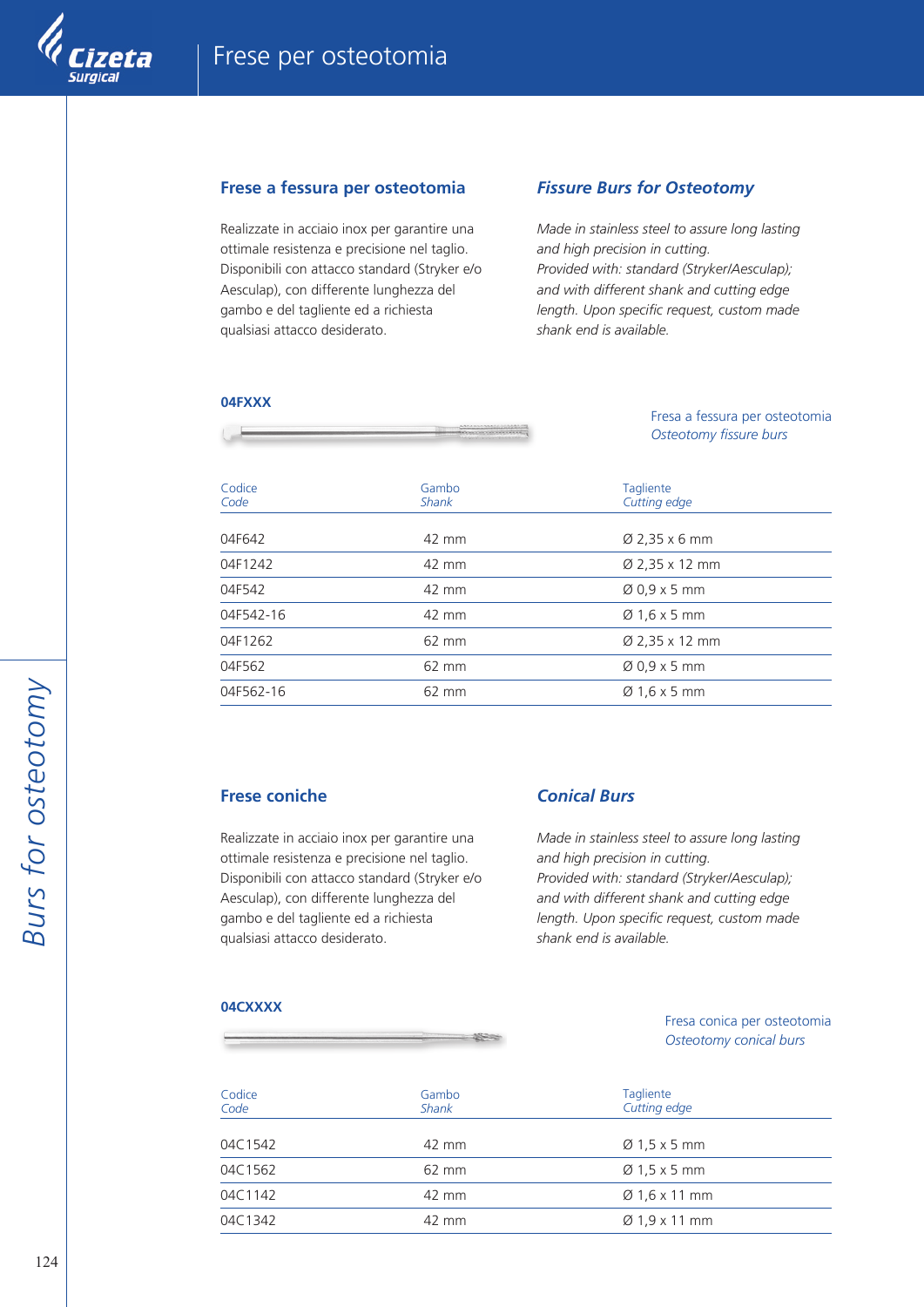## **Frese Lindemann**

Realizzate in acciaio inox per garantire una ottimale resistenza e precisione nel taglio. Il tagliente "ingordo" della fresa è appositamente studiato per tagliare velocemente l'osso senza scaldarlo. Disponibili con attacco standard (Stryker e/o Aesculap), con differente lunghezza del gambo e del tagliente ed a richiesta qualsiasi attacco desiderato.

### *Lindemann Burs*

*Made in stainless steel to assure long lasting and high precision in cutting. Burrs "very aggressive" cutting edge is specially studied for quick bone cutting, to avoid warming the bone. Provided with: standard (Stryker/Aesculap); and with different shank and cutting edge length. Upon specific request, custom made shank end is available.*

#### **04LXXXX**

Fresa Lindemann *Lindemann burs*

| Codice<br>Code | Gambo<br><b>Shank</b> | <b>Tagliente</b><br>Cutting edge |
|----------------|-----------------------|----------------------------------|
| 04L2042        | 42 mm                 | $20 \text{ mm}$                  |
| 04L2062        | 62 mm                 | $20 \text{ mm}$                  |
| 04L2542        | 42 mm                 | $25 \, \text{mm}$                |
| 04L2542G       | 42 mm                 | $25 \, \text{mm}$                |
| 04L3542        | 42 mm                 | 35 mm                            |
| 04L2562        | 62 mm                 | $25 \text{ mm}$                  |

## **Frese lanceolate**

Realizzate in acciaio inox per garantire una ottimale resistenza e precisione nel taglio. Il particolare disegno della punta consente di praticare fori con estrema precisione. Disponibili con attacco standard (Stryker e/o Aesculap) con differente lunghezza del tagliente ed a richiesta qualsiasi attacco desiderato.

## *Lanceolate Burs*

*Made in stainless steel to assure long lasting and high precision in cutting. The peculiar point design allows holes making with high precision. Provided with: standard (Stryker/Aesculap), and dental shank ends; and with different shank and cutting edge length. Upon specific request, custom made shank end is available.*

#### **04LAXXXX**



Fresa conica per osteotomia *Osteotomy conical burs*

| Codice<br>Code | Gambo<br><b>Shank</b> | <b>Tagliente</b><br>Cutting edge |
|----------------|-----------------------|----------------------------------|
| 04LA0742       | 42 mm                 | $\varnothing$ 0,4 x 7 mm         |
| 04LA0942       | 42 mm                 | $\varnothing$ 0,4 x 9 mm         |
| 04LA1242       | 42 mm                 | $\varnothing$ 0,4 x 12 mm        |
| 04LA0845       | 45 mm                 | $\varnothing$ 1,0 x 8 mm         |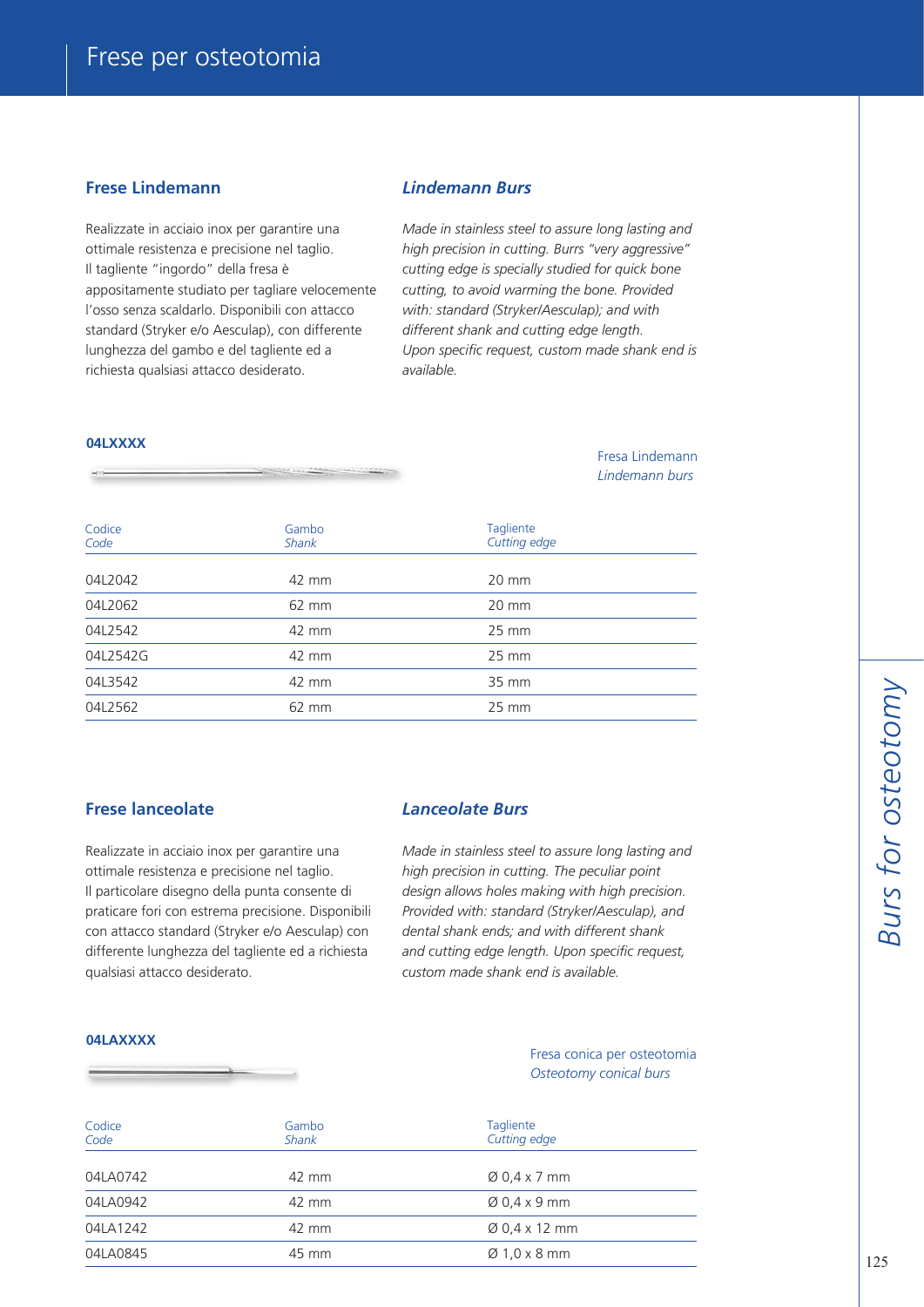

## **Frese ossivore a palla**

Fresa ossivora a palla Ø 2,3 mm; cono sottotesta 9,0 mm; gambo 42 mm in acciaio medicale certificato X15TN altamente resistente alla corrosione; garantisce inoltre precisione nel taglio. Attacco standard (Aesculap/Stryker). Disponibile su richiesta qualsiasi tipo di attacco.

# **04PA23-429 SMI Systems of the State**

## *Osteotomy ball burs*

*Osteotomy ball burr Ø 2,3 mm; under head cone 9,0 mm; shank length 42 mm made in stainless steel medical grade X15TN; provided with standard (Stryker/Aesculap) shank ends. Upon specific request, custom made shank end is available.*

#### Fresa ossivora a palla Ø 2,3 *Osteotomy ball burr Ø 2,3*

| Codice     | Gambo        | Tagliente            |
|------------|--------------|----------------------|
| Code       | <b>Shank</b> | Cutting edge         |
| 04PA23-429 | 42 mm        | $\varnothing$ 2,3 mm |

Fresa ossivora a palla Ø 1,0 mm; cono sottotesta 9,0 mm gambo 42 mm in acciaio medicale certificato X15TN altamente resistente alla corrosione; attacco standard (Aesculap/Stryker). Disponibile su richiesta qualsiasi tipo di attacco.

*Osteotomy ball burr Ø 1,0 mm; under head cone 9,0 mm; shank length 42 mm made in stainless steel medical grade X15TN; provided with standard (Stryker/Aesculap) shank ends. Upon specific request, custom made shank end is available.*

#### **04PA10-429**

**04PA50-42**

Fresa ossivora a palla Ø 1,0 *Osteotomy ball burr Ø 1,0*

| Codice    | Gambo        | Tagliente            |
|-----------|--------------|----------------------|
| Code      | <b>Shank</b> | Cutting edge         |
| 04PA10-42 | 42 mm        | $\varnothing$ 1,0 mm |

Fresa ossivora a palla Ø 5,0 mm; gambo 42 mm in acciaio medicale certificato X15TN altamente resistente alla corrosione; garantisce inoltre precisione nel taglio. Attacco standard (Aesculap/Stryker). Disponibile su richiesta qualsiasi tipo di attacco.

*Osteotomy ball burr Ø 5,0 mm; shank length 42 mm made in stainless steel medical grade X15TN; provided with standard (Stryker/Aesculap) shank ends.* 

*Upon specific request, custom made shank end is available.*

| <b>U4PA50-42</b> |                       | Fresa ossivora a palla Ø 5,0<br>Osteotomy ball burr Ø 5,0 |  |
|------------------|-----------------------|-----------------------------------------------------------|--|
| Codice<br>Code   | Gambo<br><b>Shank</b> | <b>Tagliente</b><br>Cutting edge                          |  |
| 04PA50-42        | 42 mm                 | $\varnothing$ 5,0 mm                                      |  |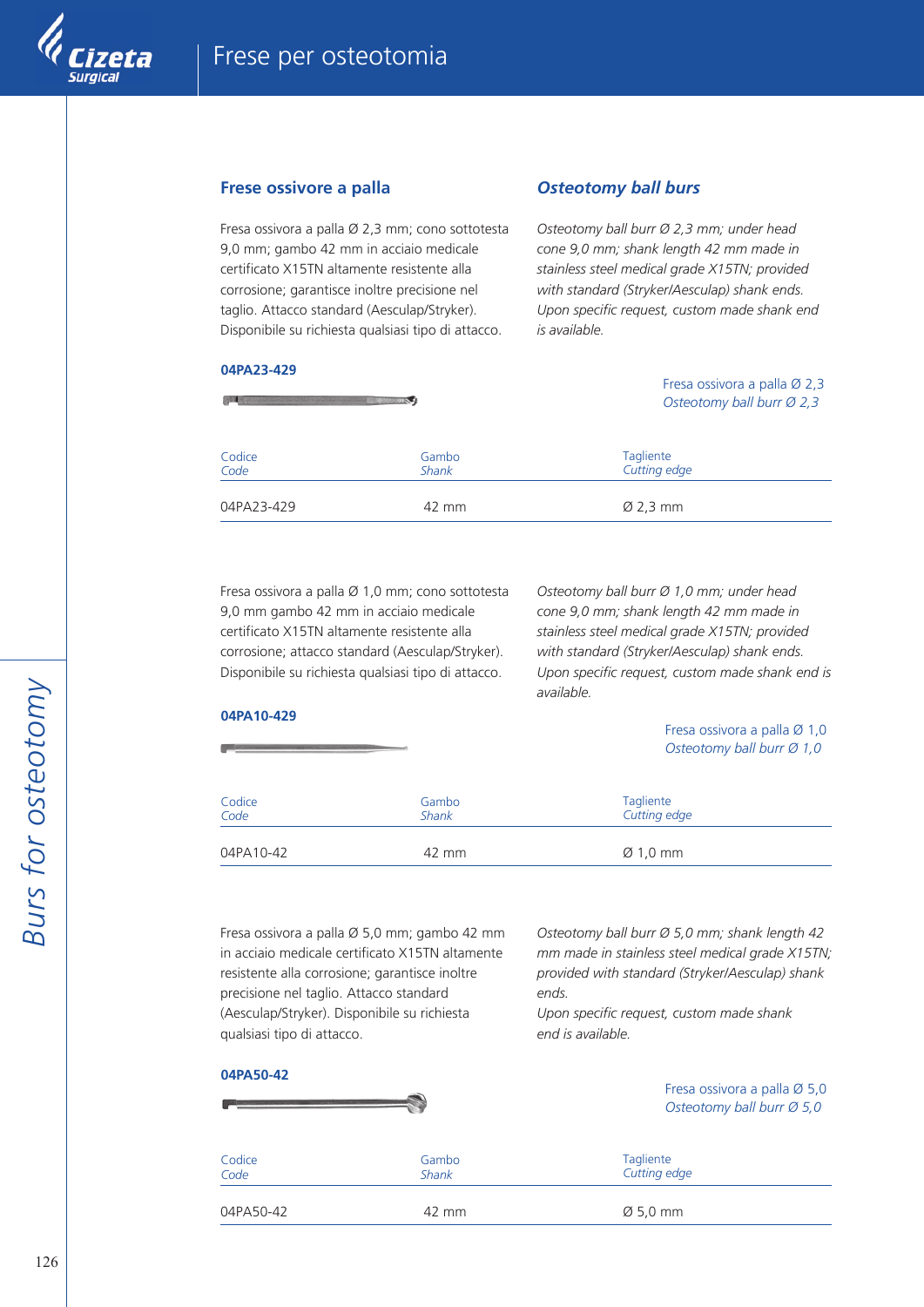# **Fresa a oliva**

Fresa ossivora a oliva Ø 4,0 mm o Ø 6,0 mm; lunghezza gambo 55 mm in acciaio medicale certificato X15TN altamente resistente alla corrosione; attacco standard (Aesculap/Stryker). Disponibile su richiesta qualsiasi tipo di attacco.

#### **04OV-XX**

## *Olive Burs*

*Osteotomy olive burr Ø 4,0 mm or Ø 6,0 mm; hank length 55 mm made in stainless stell medical grade X15TN; provided with standard (Stryker/Aesculap) shank ends. Upon specific request, custom made shank end is available.*

|                |                       | Fresa ossivora a oliva<br>Osteotomy olive burr |
|----------------|-----------------------|------------------------------------------------|
| Codice<br>Code | Gambo<br><b>Shank</b> | Tagliente<br>Cutting edge                      |
| 040V-04        | 55 mm                 | $\varnothing$ 5,0 mm                           |
| 040V-06        | 55 mm                 | $\varnothing$ 6,0 mm                           |

### **Fresa a pera**

Fresa ossivora a pera Ø max 7,0 mm, lunghezza tagliente 12,0 mm; gambo 42 mm in acciaio medicale certificato X15TN altamente resistente alla corrosione; attacco standard (Aesculap/ Stryker). Disponibile su richiesta qualsiasi tipo di attacco.

### *Pear Burs*

*Osteotomy pear burr Ø 7 mm; cutting edge length 12,0 mm; shank length 42 mm made in stainless steel medical grade X15TN; provided with standard (Stryker/Aesculap) shank ends. Upon specific request, custom made shank end is available.*

> Fresa ossivora a oliva *Osteotomy olive burr*

### **04PE12-427**